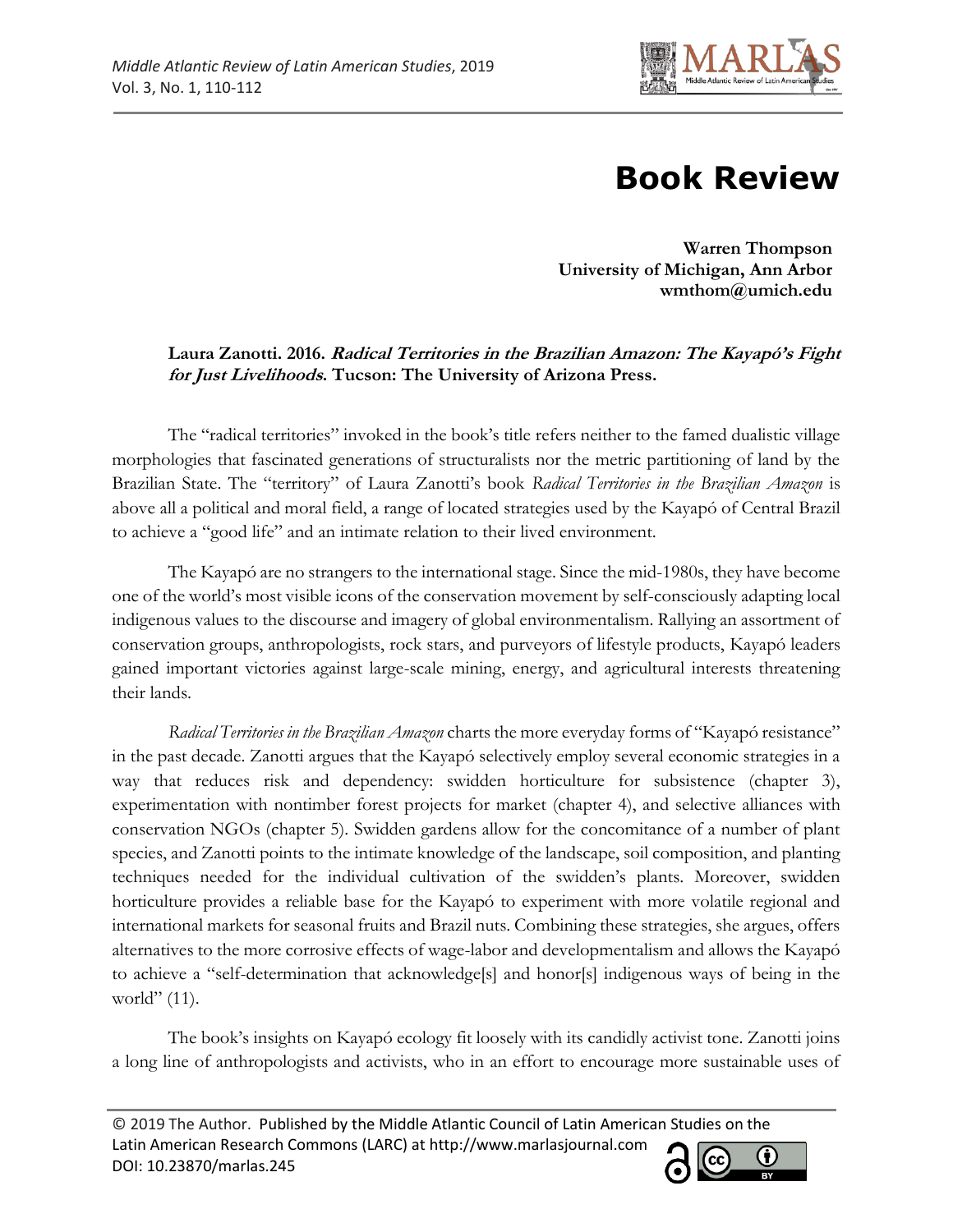## Thompson – *Radical Territories in the Brazilian Amazon* Book Review

resources against the pernicious influences of large-scale development, call attention to the importance of indigenous environmental strategies. I am certainly sympathetic to this aim. Unfortunately, Zanotti's commitment to "Kayapó resistance" succumbs to what Sherry Ortner (1995) has called "ethnographic refusal," the reluctance by politically committed anthropologists to "write thickly" about their subjects' own political attitudes. The breadth of Kayapó strategies discussed in the book seems unduly truncated to those that garner the author's sympathy. The pairing of swidden horticulture and the sale of artisanal forest foods does seem to give them a degree of insulation from intensive development, but as Zanotti admits, Kayapó experimentation with nontimber forest projects has had mixed results. What happens when these forays into niche markets occasionally fail? While it is noted in passing that the village of A'Ukre has engaged in the illegal logging of mahogany and goldmining, these activities are never included in the range of strategies used by the Kayapó to achieve that elastic goal of self-determination. And as other anthropologists have noted (Fisher 2000; Conklin and Graham 1995), Amerindian leaders, the Kayapó included, have appealed to principles of selfdetermination to publicly defend their community's episodic concessions to mining and timber interests in the face of environmentalist opposition. Nor are we given an account of how or why the Kayapó of A'Ukre have largely cut ties with mining interests while Xikrin-Kayapó continue to retain them (Fisher 2000).

Readers encounter the Kayapó political attitudes through the author's individual conversations with her consultants, which are typically pared down to short quotations about their land and livelihoods. It is unclear, however, whether such quotations should be taken as straightforward factual accounts, the voicing of environmental discourse, or something else entirely. At no point in the book do we hear what the Kayapó have to say to each other when discussing these strategies of selfdetermination. We are therefore left with the misleading impression that politics is something the Kayapó do only with outsiders; it is not something they do among themselves. Yet surely the Kayapó have their own politics, and given the focus on the agonistic tenor of village politics by other Kayapó ethnographers (Turner 1979; Fisher 2000), we might wonder how the local politics of Kayapó villages relates to more visible activism based on claims of identity, land, resistance, etc. How do Kayapó leaders translate the "off-stage" concerns of the community into the "on-stage" demands of environmental activism? How are the economic strategies employed by the Kayapó (commonly directed by Kayapó women) dependent on the success of these translations (mostly executed by young male leaders), and vice-versa?

I do not think mentioning these points of tension bolsters the position of armchair critics who would paint the Kayapó as failed environmental stewards. The political successes of the Kayapó are undeniable. A more nuanced and critical account of Kayapó politics would show the difficulties overcome in the hard-won achievements of the past decades and the difficulties they and other native peoples still face. This is clearly something inspiring broad interest among a variety of stakeholders. In her ethnography of the land conflict in southern Brazil, the anthropologist LaShandra Sullivan (2013) recounts a conversation she had with two Kaiowá-Guarani leaders, Gordinho and José, who unfavorably compared the efficacy of their own political organizations to those of the Kayapó: "They stated that the Kaiowá-Guaraníwere a *povo fraco* (weak people), unlike the Kayapó, who are far fewer